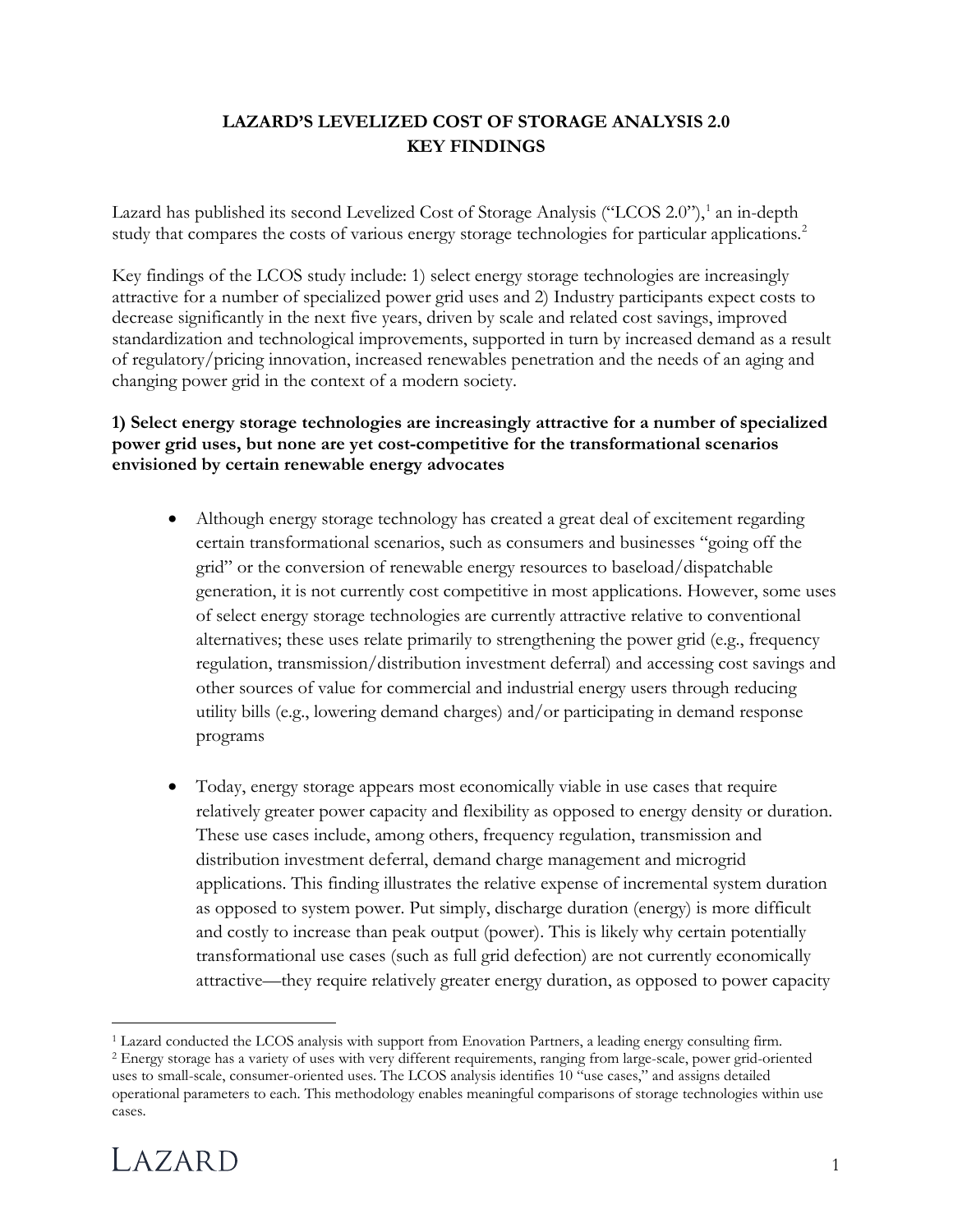- The preceding observation highlights the importance of market and regulatory forces for energy storage; the relative cost competitiveness of frequency regulation vs. other use cases for energy storage reflects the fact that a regulatory initiative (PJM Frequency Regulation D) was required to create appropriate price signals to reward the attributes of energy storage (e.g., high performance, fast response times, etc.) that make batteries inherently attractive for this use case. By the same token, uncertainty regarding the ultimate design and required capacity under this regulatory structure illustrates the exposure of energy storage to highly technical regulatory design choices, notwithstanding its fundamental attractiveness for a particular application
- Energy storage differs from generation in that an individual system is capable of performing multiple functions (vs. the single function of generating electrons in the case of generation). To highlight this ability, as well as the potential value proposition of energy storage systems to their commercial- and industrial-scale owners, we have incorporated analysis on the returns profile of several illustrative, behind-the-meter systems performing multiple use cases. Our analysis indicates that the standalone economic viability of individual energy storage units depends on market structure, incentives and regional power market fundamentals
- Further, although wide variation in cost is expected in any nascent industry, we have refined our survey methodology to limit significant outliers by excluding responses from pre-commercial technologies and from technologies ill-suited to perform under the defined parameters of a particular use case

**2) Industry participants expect costs to decrease significantly in the next five years, driven by increasing use of renewable energy generation, government policies promoting energy storage and pressuring certain conventional technologies and the needs of an aging and changing power grid**

- Industry participants expect increased demand for energy storage to result in enhanced manufacturing scale and ability, creating economies of scale that drive cost declines and establish a virtuous cycle in which energy storage cost declines facilitate wider deployment of renewable energy technology, creating more demand for storage and spurring further innovation in storage technology
- Cost declines projected by Industry participants vary widely between storage technologies—some Industry participants expect lithium battery capital cost declines of  $\sim$ 40% over the next five years, while flow and lead batteries are expected by some to experience roughly comparable five year battery capital cost declines

## $IAXARD$